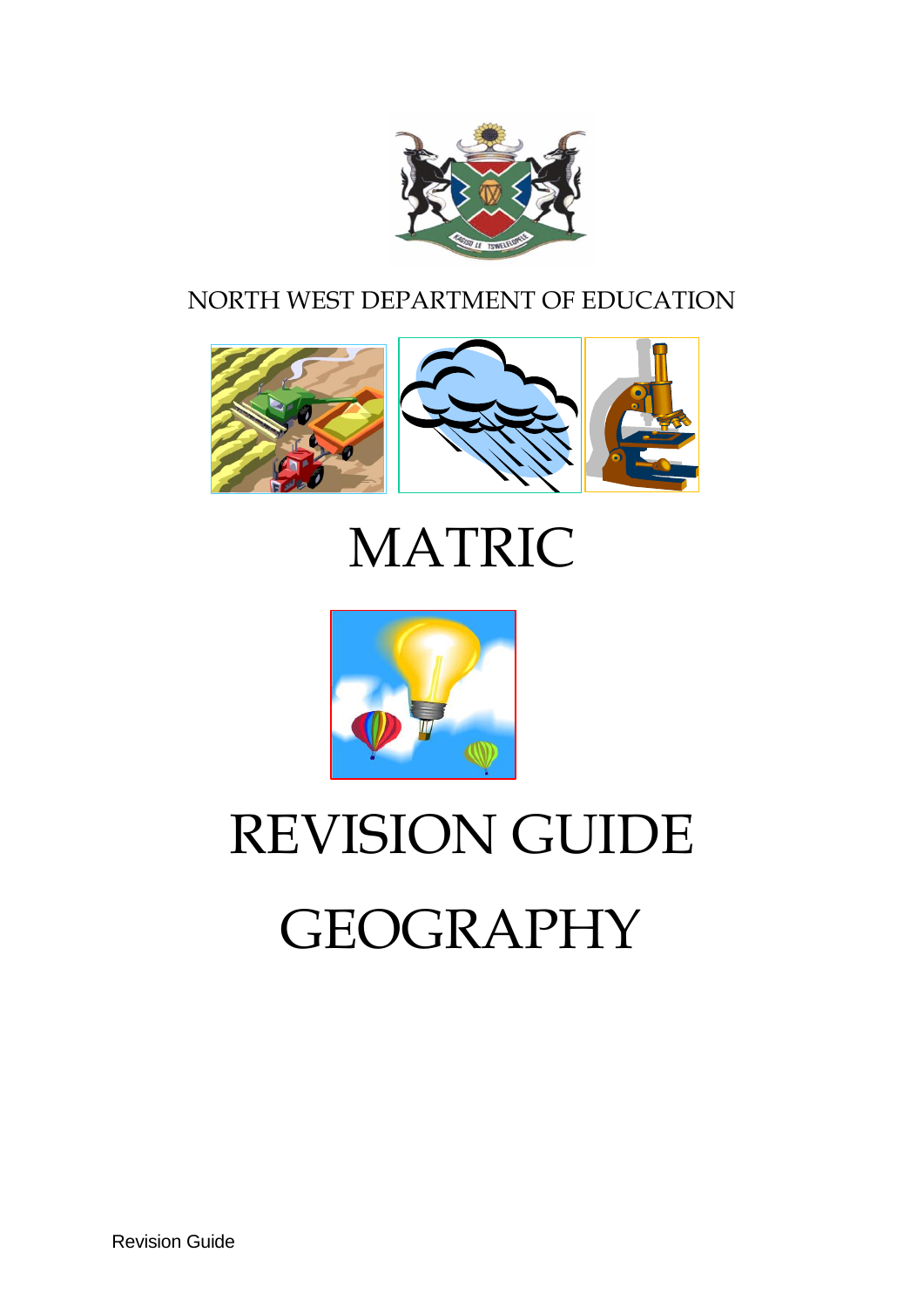## **GEOGRAPHY**

#### **1. PAPER 1**

**PAPER 1: QUESTION 1 TO 4: GRAPH SHOWING DIAGNOSTIC ANALYSIS**  NB. All questions in paper 1 are **DATA RESPONSE QUESTIONS AND SHOULD ANSWER THE FOLLOWING QUESTIONS:**

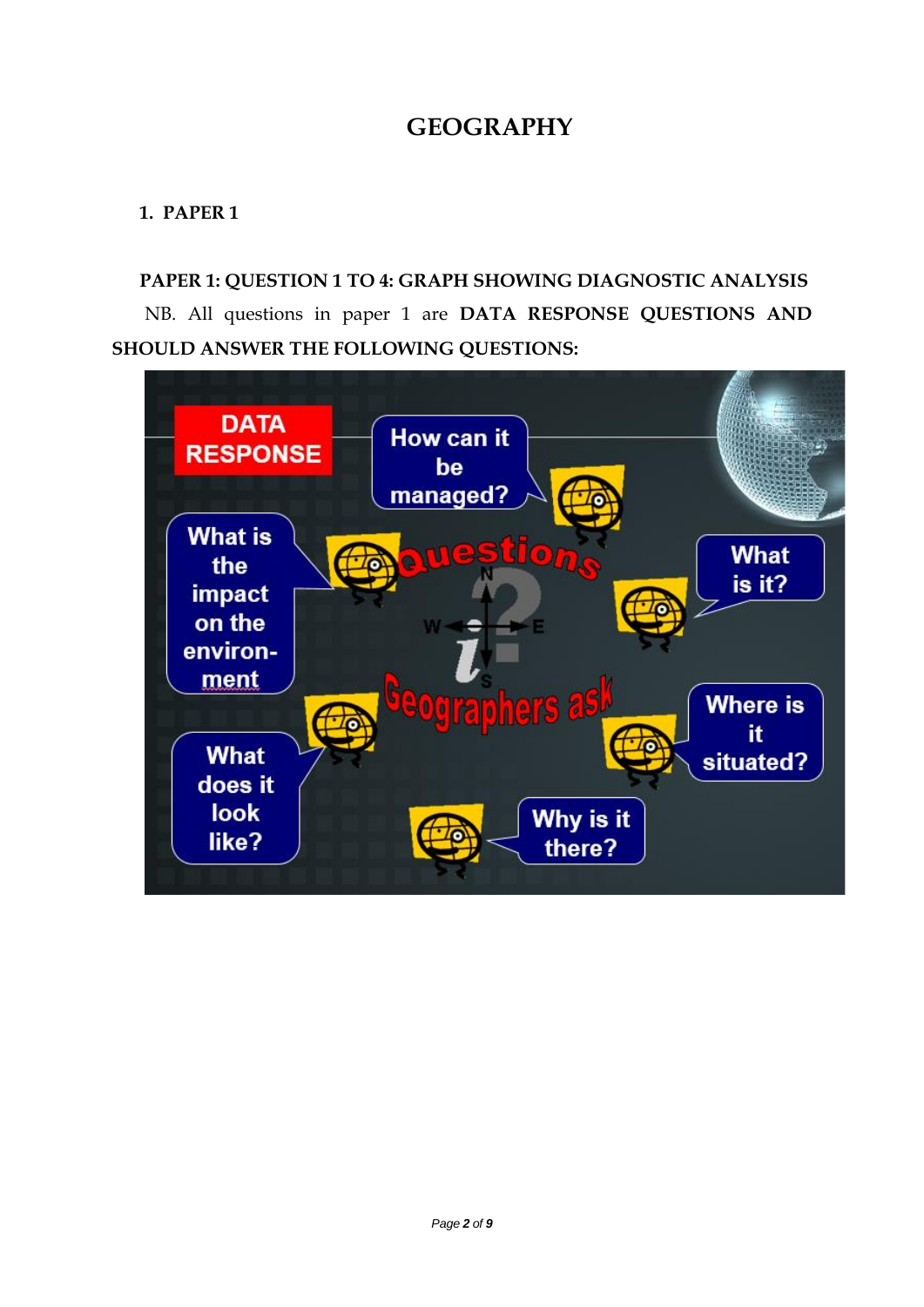

The graph above clearly indicate that the first sub-question in each of the four questions are low order questions and often the low-hanging fruits were learners can get 'EASY' marks.

Challenging questions are over the last five years of the introduction of CAPS are Question 1 and Question 2 which are based on Climatology and Geomorphology.

**CLIMATOLOGY –** CYCLONES with particular focus on Synoptic Weathe**r** Maps, Tropical and Mid Latitude Cyclones, and Anti Cyclonic movement over in the Southern African context: More revision should be focused on their origins, formations, impact on the humans, consequences and their management Key topics, Berg Winds, Coastal Low,

**GEORMOPHOLOGY – RIVER MANAGEMENT** with focus on River Rejuvenation, river profiles and stream piracy/ River Capture: Key during revision should be on identification of features, how these features are formed and the general impact on humans, positive and negative.

#### **Key topics, River Grading, Rejuvenation, Longitudinal and Cross profiles**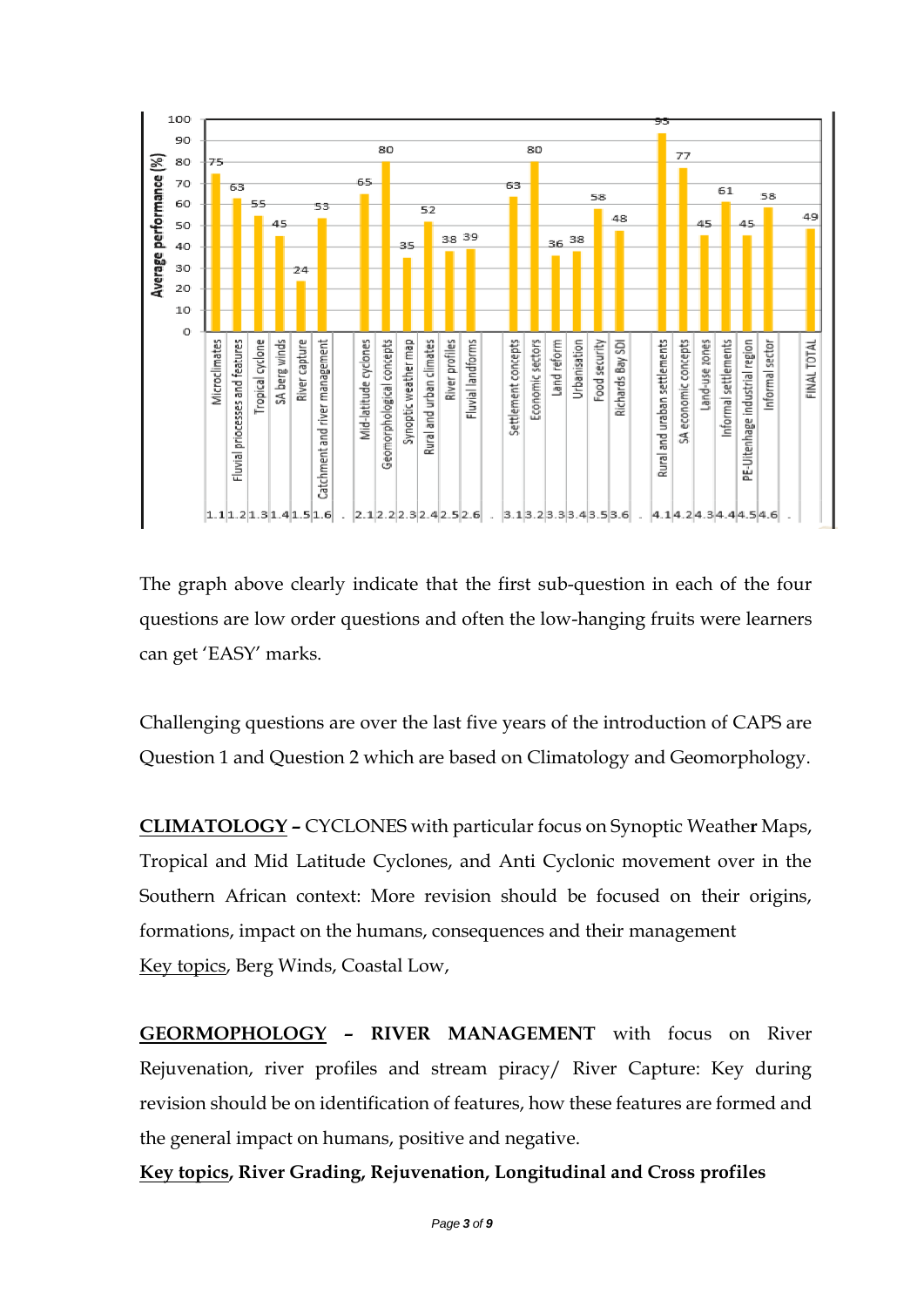NB. All questions are source-based and a separate Annexure / Diagram Sheet is provided for easy referencing. It is key that learners open both the question paper and the source for easy referencing.

NB. The lifespan of the **CAPS Examination Guidelines for Grade 12 issued in 2017** has been extended to 2020

#### **IMPLICATIONS**

**The Spatial Development Initiatives (SDI) and Industrial Development Zones (IDZ)**

#For the NSC November 2020 the TWO industrial regions that will be examined are the **PWV (Gauteng) and Port Elizabeth-Uitenhage (Nelson Mandela Metropole).**

#For the NSC November the IDZ that will be examined is the **Saldanha Bay IDZ.** [It is still required to know the location of all the IDZs.] Teachers will have to do some **Research** on the prescribed on the prescribed IDZs, as different textbooks focus on different IDZs.

#For the NSC November 2020 the TWO SDIs that will be examined are the **Platinum SDI and the Richards Bay SDI.**

#### **PAPER 2 MAP SKILLS AND INTERPRETATION**

**Interrelated structure of questions based on map features: colour based** 

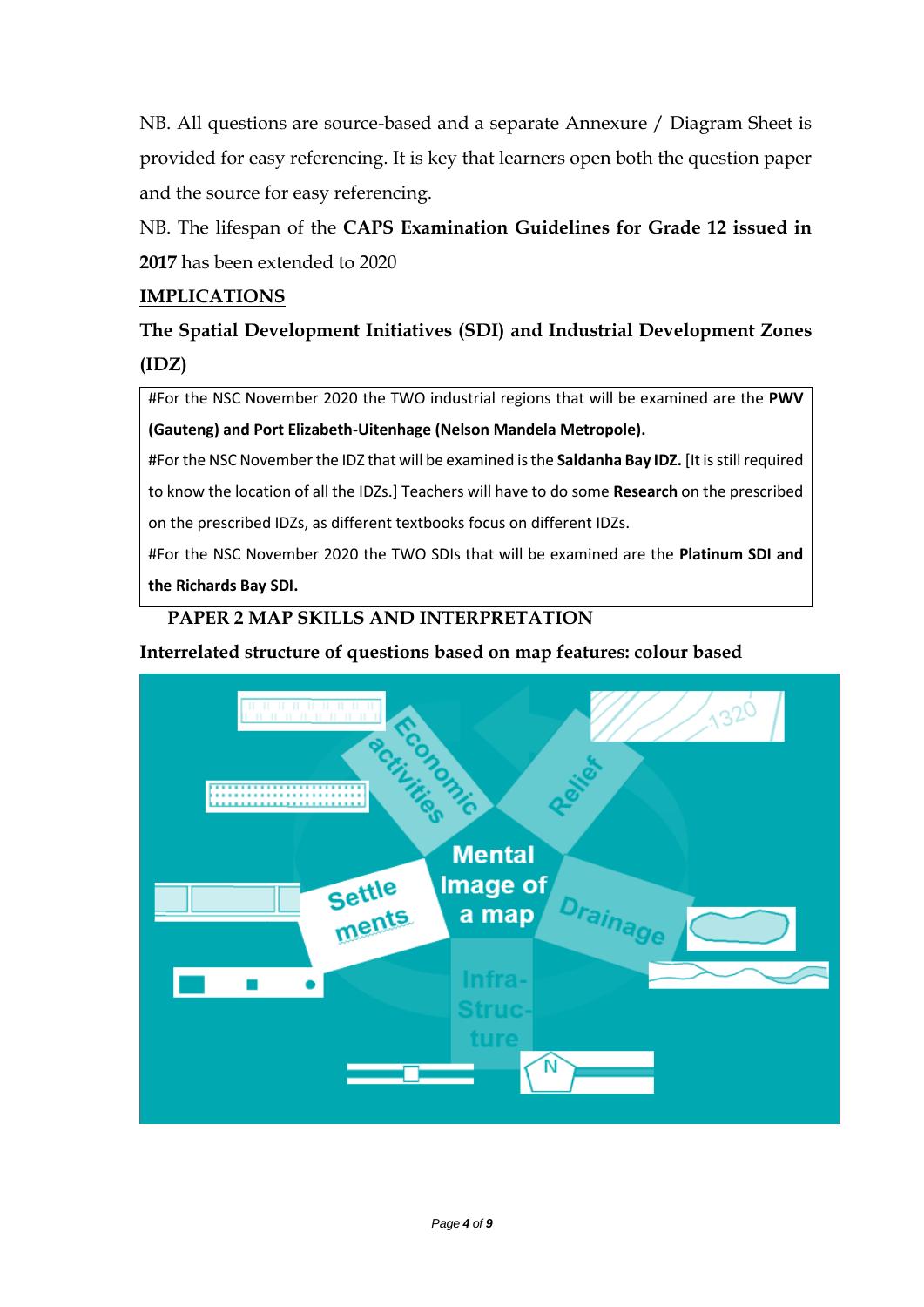#### **PAPER 2: QUESTION 1 TO 4: GRAPH SHOWING DIAGNOSTIC ANALYSIS**



#### **PAPER 2 QUESTION 1**

The graph above clearly indicate that Question 1.1-1.15 (Multiple Choice) are low order questions and often the LOW-HANGING FRUITS were learners can get 'EASY' marks and they have to choose.

NB. Not all questions are **low order questions** as learners may be required to apply their minds before choosing an answer.

#### **MULTIPLE CHOICE – Collectable marks**

| <b>TOTAL MARKS</b> | <b>CONTENT</b>                          |
|--------------------|-----------------------------------------|
| 15 Marks           | All topics in the content for Geography |

**Example:** Choose the most correct answer from the four answers provided

- 1.1. In which province is the town of Musina located?
	- A. North West
	- B. Mpumalanga
	- C. Limpopo
	- D. Eastern Cape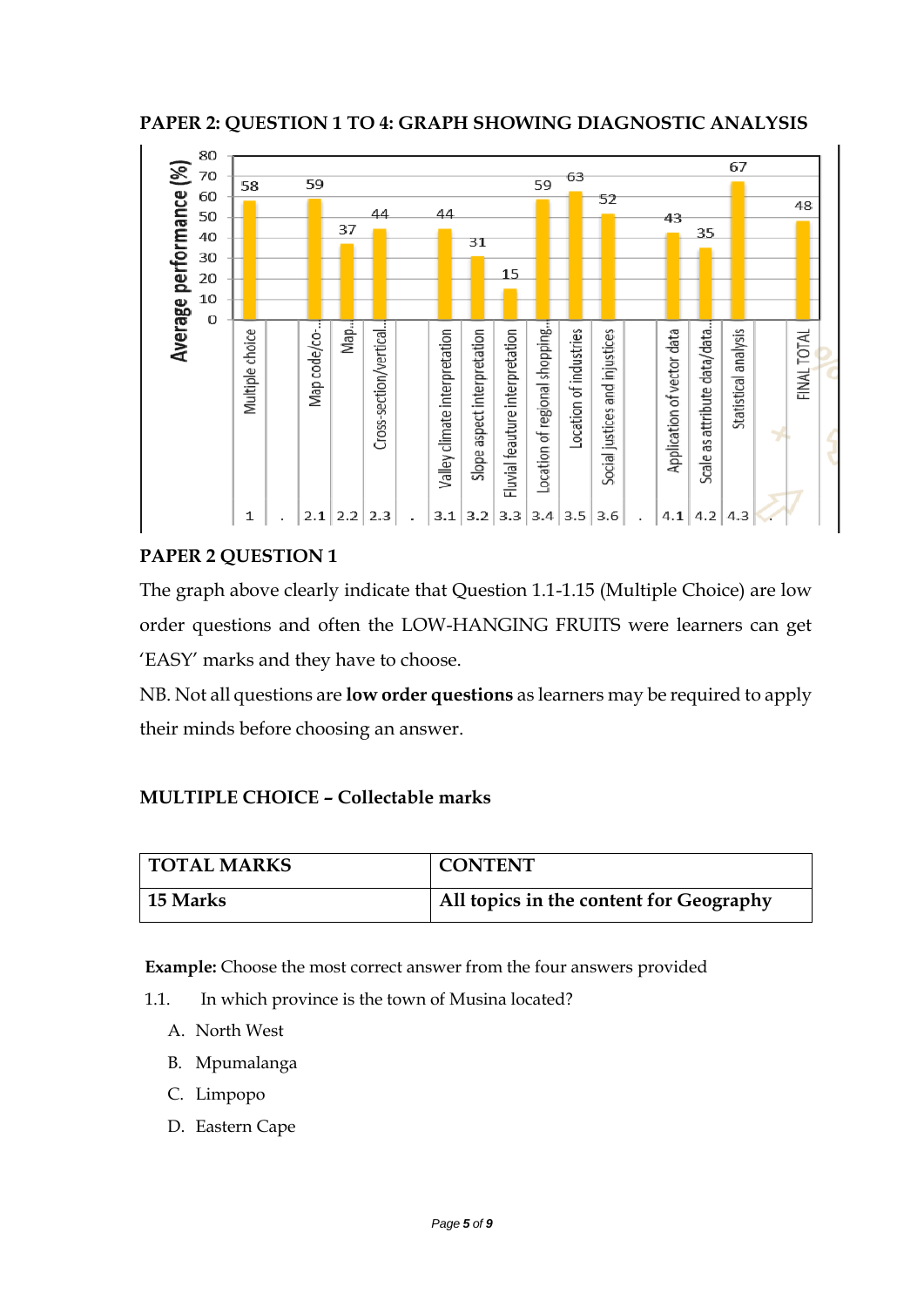Learners are provided with an **'INFORMATION SHEET'** that provide a diagram explaining exactly the location of the town on the map of South Africa. Learners simply have to know the NINE provinces of the country

In multiple choice learners also have to use the '**Law of Elimination'** where learners can choose the three most incorrect answers from those given.

NB. Learners should **NEVER under any circumstances leave any of the 15 questions unanswered/ attempted**, they may even guess the correct answer in case they can't determine the correct answer.

#### **PAPER 2 QUESTION 2 CALCULATIONS**

o **Formulae to remember** 

#### **1. AREA**

### **AREA = Length X Breath (Preference is to use CENTIMETRES AND NOT MILLIMETRES**

#### **2. MAGNETIC DECLINATION**

• NB. All answers MUST be indicated in Degrees ( $\degree$ ), Minutes ( $\degree$ ) and Seconds ( $\degree$ ) otherwise learners may not get the full marks

#### **1. BEARING / MAGNETIC BEARING**

- NB. Learners should NEVER enter the examinations room/centre without the following:
	- **Ruler**
	- **Compass**
	- **Calculator**
	- **Protractor**
	- **Magnifying glass (Optional)**

NB. The unit of measurement MUST be indicated in the answer: See Examination Guidelines for the same information.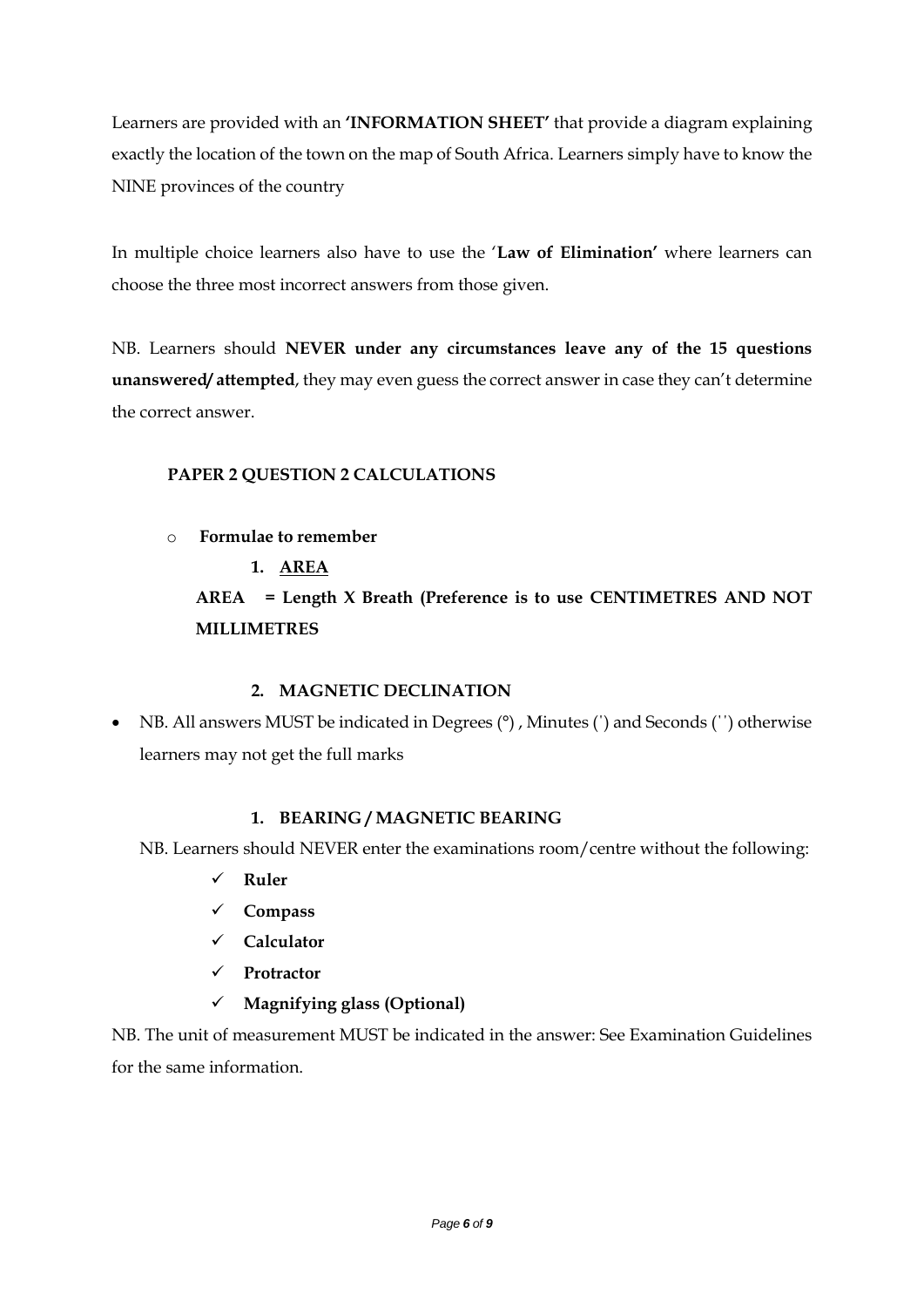#### **2. VERTICAL EXAGGERATION**

**VE = Vertical scale**

**----------------------------**

**Horizontal scale**

#### **3. GRADIENT**

**GRADIENT = Vertical exaggeration** 

 **-----------------------------**

**Horizontal Equivalent**

o **Concepts related to calculations** 

**1. SCALES IN THE SOUTH AFRICAN CONTEXT Topographical 1: 50 00 Orthophoto 1: 10 000**

#### **2. INTERVISIBILITY**

State whether point A is visible from Point B and give a reason for your answer ANSWER: No, There is a barrier (higher laying area, mountainous area) between A and B that prevents a person standing at A to see the other person at B

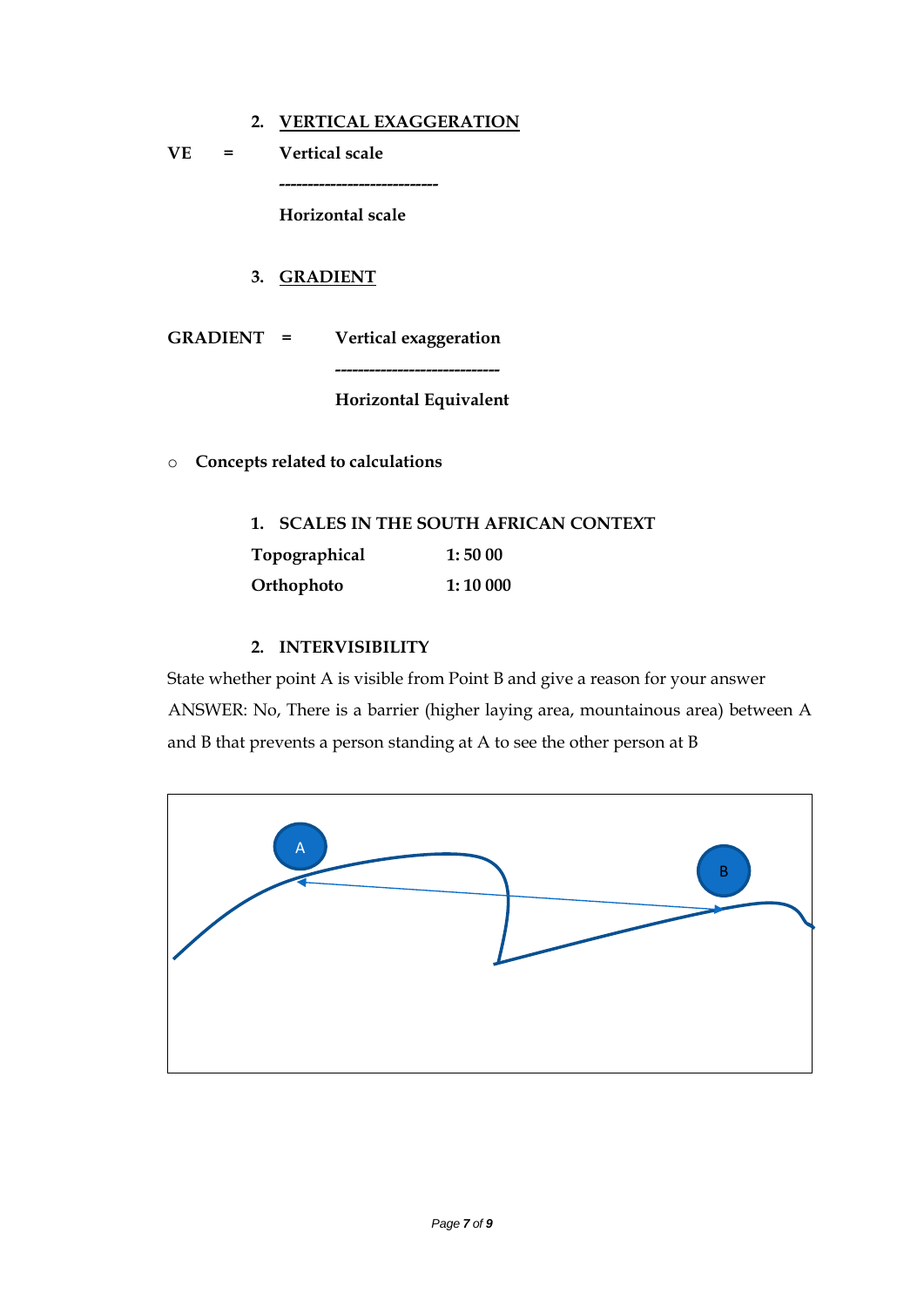#### **3. SLOPE STEEPNESS**

| A ratio of less than 1:10 is regarded as a $\vert$ A ratio of more than 1:10 is regarded as a |                             |
|-----------------------------------------------------------------------------------------------|-----------------------------|
| steep slope                                                                                   | gentle slope                |
| e.g. 1:7 is a steep slope                                                                     | e.g. 1:45 is a gentle slope |
| Suitable for recreational activities e.g. Suitable for agricultural activities                |                             |
| mountain hiking                                                                               |                             |

#### **4.**

#### **PAPER 2 QUESTION 3 APPLICATION**

#### **NB. Questions are related to Paper content for both Human and Physical Geography**

#### **PAPER 2 QUESTION 4 GEOGRAPHIC INFORMATION SYSTEMS**

#### **NB. Examiners have moved away from asking theory questions based on recall**

**i.e.** Fewer questions on definition e.g. : Define Raster/ Vector Data/ Polygons More questions on application e.g. : How would the mapping of Raster Data be used to solve the problem of crime/poverty in a particular area?

#### **SUMMARY / KEY POINTERS**

- **Extensive use of the Telematics Presentations is encouraged**
- **All Geography questions are Data Response questions / Source-based**
- **All learners should check topics as per the 2019 Examination Guidelines**
- **Study material available on the Thutong Website are important for revision purposes [www.thutong.gov.za](http://www.thutong.gov.za/) and Electronic learning site: elearning.gov.za**
- **Action verbs PLUS mark allocation determines the length and number of answers to be provided**
- **Only three of the FOUR questions in Paper 1 should be answered/ All FOUR questions in paper 2 are COMPULSORY**